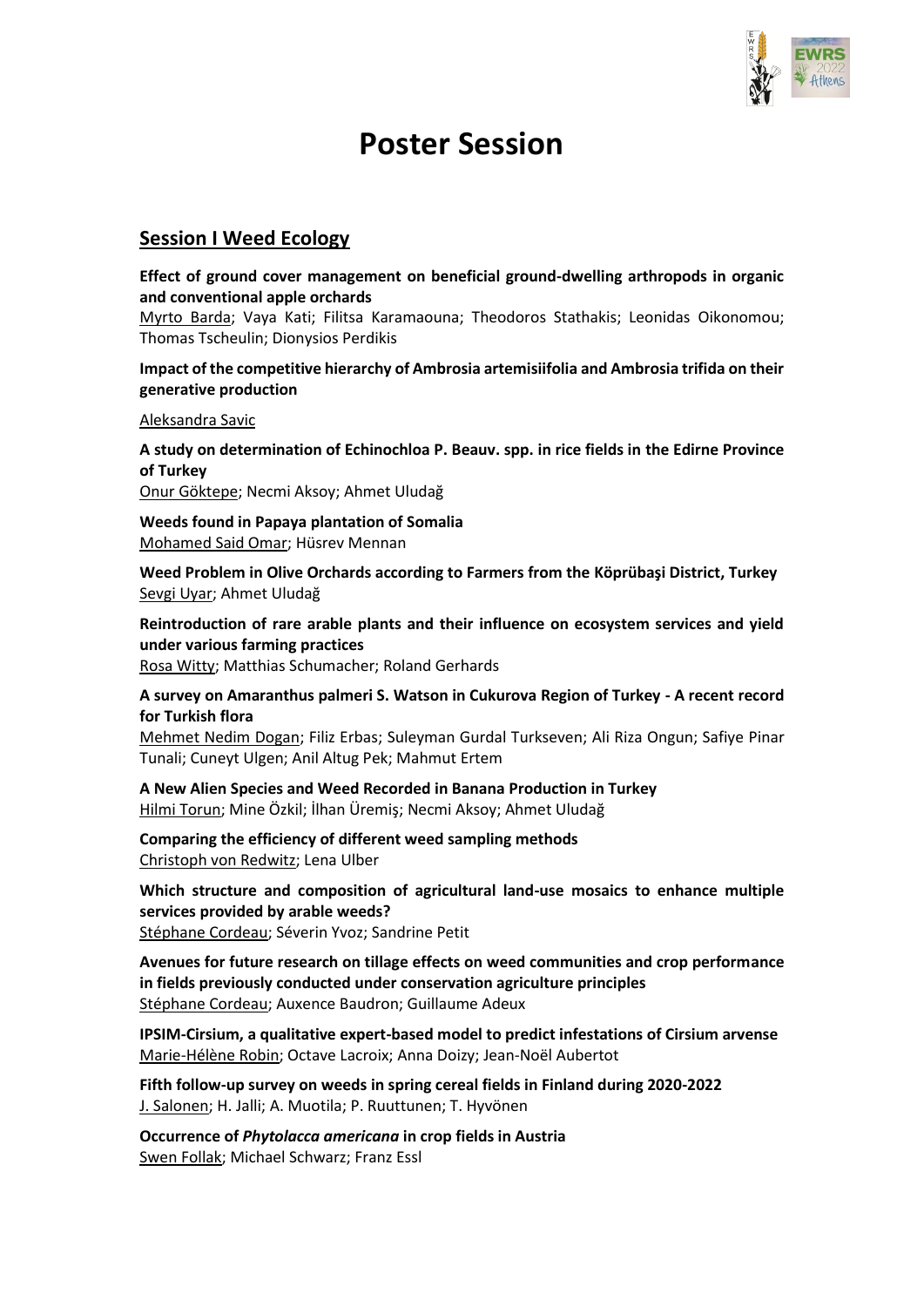

**The development of Convolvulus arvensis collected from different provinces under different temperature and CO2 conditions** N.T. Tursun; Yucel Karaman; Ahmet Uludag

## **Session II - Crop-Weed Interaction**

**IF1 recognition from broomrapes triggers typical plant immune responses including ethylene and reactive oxygen species (ROS) production in tomato plants** Mouna Khalloufi, Isabell Albert, Markus Albert

**Weed – crop competition is influenced by soil characteristics**

Bàrbara Baraibar; Clàudia Canadell; Jordi Recasens

**Shade induced by weed interference hindered soybean growth and yield**

D.S. Kim; J.A. Yoo; S.H. Lim; S.M. Han; J.E. Lee

**Camelina (***Camelina sativa* **(L.) Crantz) as a tool for supressing winter weeds: corn poppy (Papaver rhoeas L.) as a weed model**

Noemí Codina-Pascual; Aritz Royo-Esnal

**The effect of extracts of different parts of waxy leaved mustard (***Boreava orientalis***) on wheat germination**

Taiebeh Adeli; Iraj Tahmasebi; Sirwan Babaei

**Studies on crop-weed competition in spring fodder legumes in Greece.**

M. Gerakari; D. Chachalis; E. Sarri; G. Mohammadi; E. Tani; E. Abraham

**Winter wheat (Triticum aestivum L.) assessment of weed competitive ability using weed competitor and naturally weed-infested method**

Aleš Kolmanic; Andrej Zemljič; Matej Knapič; Andrej Vončina; Uroš Žibrat; Vladimir Meglič

## **SESSION III – Site Specific Weed Management**

#### **Laser Weeding with an Autonomous Vehicle**

Mahin Saberi; Christian Andreasen

**Using RetinaNet One-Step Neural Network to classify weed species and maize in RGB images**

J López Correa; J López Correa; A Ribeiro; J Bengochea-Guevara; Dionisio Andujar

**Testing the performance of Smartphone Apps for Weed Identification**

Lena Ulber; Christoph von Redwitz

**Parameterization of the DSS for IWM named IPMwise for Greek conditions using doseresponse curves**

Alexandros Tataridas; Per Rydahl; Ole Bøjer; Panagiotis Kanatas; Ilias Travlos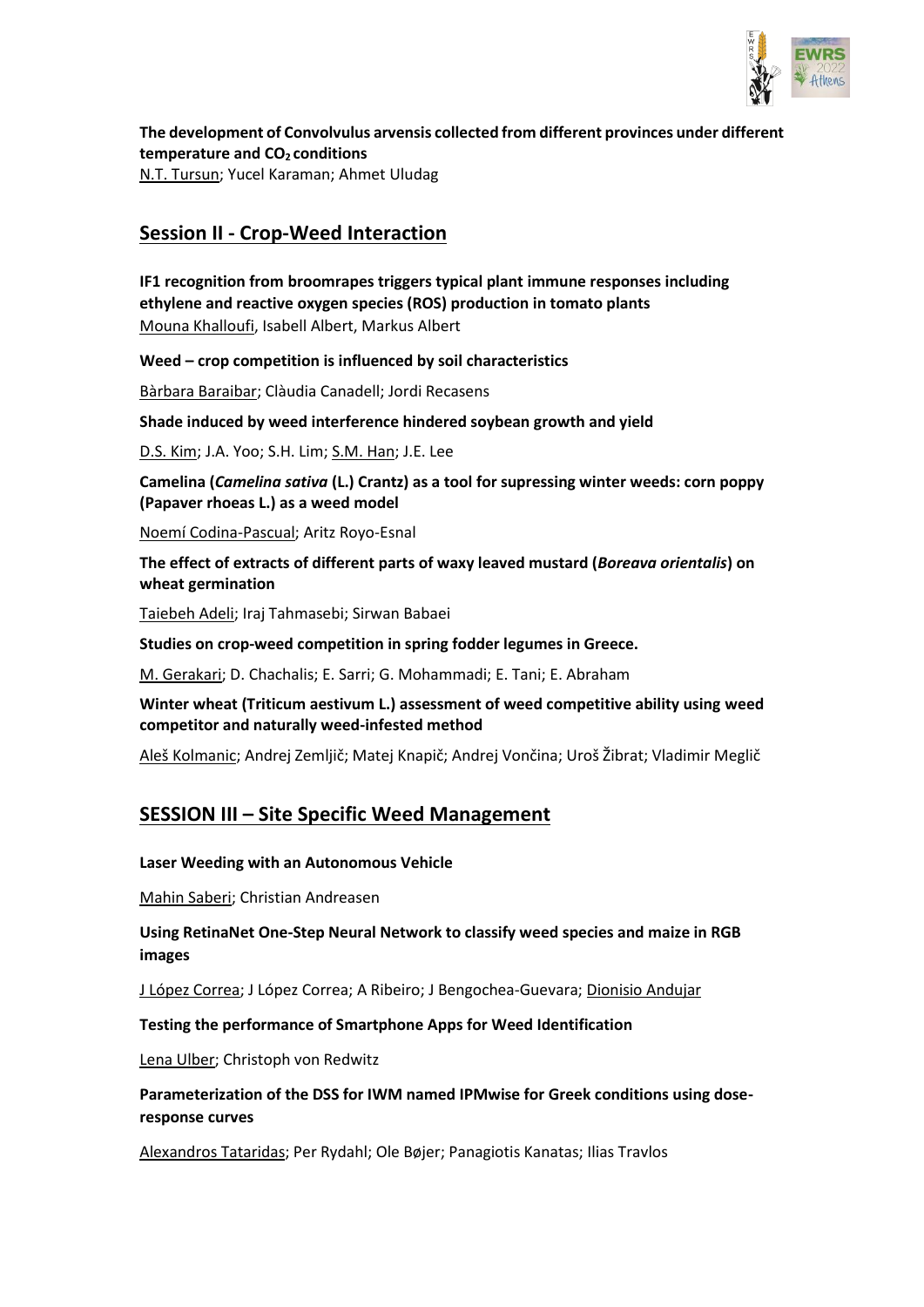

## **Use of Multispectral Drone Images for Crop Growth and Health Monitoring, Phenotyping and Weed Detection at the Estonian Crop Research Institute**

HJ Kennedy; Reine Koppel; Anti Konsep

#### **A sensor-based decision model for precision weed harrowing**

T. W. Berge; Frode Urdal; Torfinn Torp

# **SESSION IV - Herbicide Resistance**

#### *Cyperus difformis* **cross-resistance among rice herbicides in South Portugal**

João Santos; Francisca Aguiar**;** Isabel M. Calha

**Different 574-ALS allelic variants in resistant Amaranthus hybridus biotypes widespread in north-eastern Italy**

Andrea Milani; Samuele Pinton; Renato Antonio Danielis; Silvia Panozzo; Maurizio Sattin; Laura Scarabel

## **Crop production systems and the evolving status of herbicide-resistant grass weeds in Ireland**

A. V. Vijaya Bhaskar; Dermot Forristal; Sarah Cook; Susanne Barth; Hennessy Michael

#### **Geographical distribution of Lolium rigidum resistance in Greece**

Thomas Gitsopoulos; Ilias Travlos; Demosthenis Chachalis; Eleni Tani; Ioannis Georgoulas

#### **Molecular methods for early detection of glyphosate resistant** *Lolium* **spp. populations**

M Gerakari; N. Cheimona; E Tani; E Sarri; I Travlos; D Chachalis; D Loddo; S.K Mathiassen; T.K Gitsopoulos; L Scarabel; S Panozzo; M Kristensen; P. Kudsk; M Sattin

## **Seek and you will find: characterization of Amaranthus palmeri ALS-resistant populations from Spain and Italy**

Alfredo Manicardi; Andrea Milani; Joel Torra-Farré; Laura Scarabel

## **Five substitutions in Pro197 causing different levels of florasulam and tribernuron resistance in Tripleurospermum inodorum populations from several European countries**

K. Hamouzova; Pavlina Kosnarova; Lena Ulber; Wiktoria Kaczmarek-Derda; Björn *Ringselle; Dagmar Rissel*

## **Role of Glutathione-S-transferases in reduced sensitivity to VLCFA inhibitors in a German population of Tripleurospermum perforatum**

Dagmar Rissel; Jeannette Lex; David Riewe; Christoph Böttcher; Lena Ulber

## **Resistance to (ALS)-inhibiting herbicides in white mustard (***Sinapis alba***) from Northern Tunisia**

M. Chtourou; J. Torra Farré; G. Mora Marin; Z. Hada; T. Souissi

**Characterization of** *Amaranthus tuberculatus* **populations suspected as Glyphosateresistant**

I. Roth; M. Sibony; B. Rubin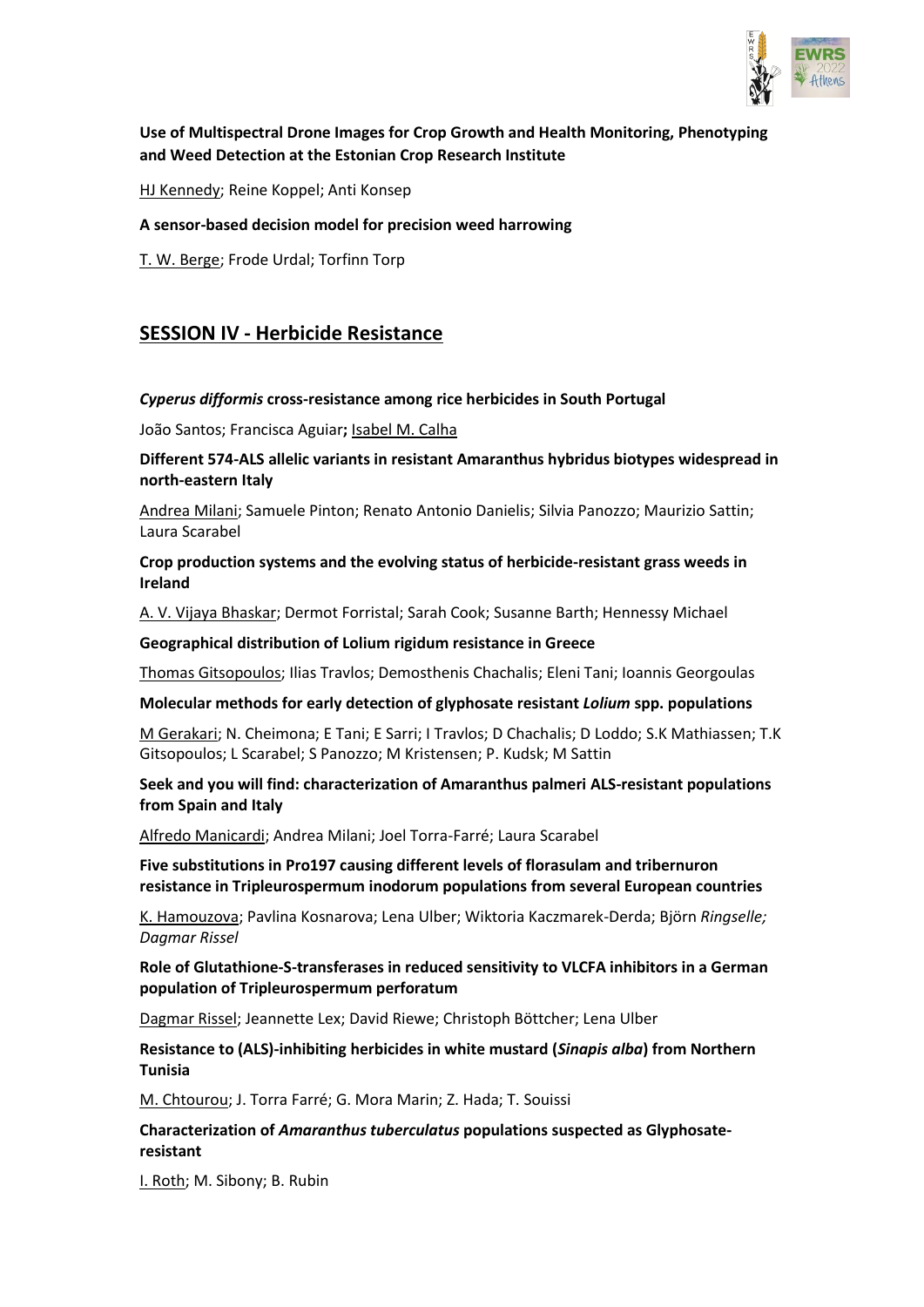

## **Resistance of Avena fatua and Avena sterilis to ALS and ACCase inhibitor herbicides**

E Kaya Altop; O Güzel; H Mennan

# **SESSION V- Non chemical Weed Control Tools**

## **Managing** *Cynodon dactylon* **in organic vineyards with rolled cover crops**

Carlos Cabrera**;** Bruna Català**;** Barbara Baraibar**;** Jordi Recasens

## **Cover crops in citrus orchards for weed management and support of natural enemies of insect pests**

Philippos Mylonas; Theodoros Stathakis; Leonidas Economou; Myrto Barda; Filitsa Karamaouna; Konstantinos Kassiotis; Vaya Kati

#### **Weed suppression in cover crop mixtures under contrasted levels of resource availability**

Alicia Rouge; Guillaume Adeux; Delphine Moreau; Jean-Philippe Guillemin; Stéphane Cordeau

## **Suitability of Alopecurus myosuroides Huds. for Harvest Weed Seed Control in Germany**

Lena Ulber

## **Mechanical weed control evaluation in dry seeded rice in Italy**

Eleonora Miniotti; Marco Romani; Simone Sgariboldi; Elio Dinuccio; Silvia Fogliatto; Francesco Vidotto

## **Weed control in sweet maize (Zea mays var. succharata) eco-farming**

Milena Simić; Milan Brankov; Vesna Dragičević

## **Hot water treatment: an alternative solution for vegetation control on railway tracks**

**Judith Wirth; Aurélie Gfeller; Frédéric Tschuy**

## **Mechanical intra-row control efficacy is affected by species specific anchoring force**

Evyatar Asaf; Hanan Eizenberg; Ran Nisim Lati

## **Steam Soil Disinfestation to Control Bromus sterilis and Echinochloa crus-galli**

Z Bitarafan; W Kaczmarek-Derda; C E Øyri; I S Fløistad

**Control of** *Heracleum mantegazzianum* **(Sommier and Levier) by different mulches**

Terho Hyvönen; Marleena Hagner; Bengt Lindgvist; Hannu Ojanen

## **Removal/destruction of weed seeds during harvest (HWSC) in arable crops, a novel weed management approach in Israel**

Y. Kashti; M. Sibony; O. Keisar; I. Roth; D. J. Bonfil; B. Rubin

## **Processing Eucalyptus globulus foliage for allelopathic weed control**

Carolina G. Puig; María Pardo-Muras; Nuria Pedrol

**The effectiveness of Cytisus scoparius foliage added to the soil for weed control relies on complex multiple interactions among volatile and water-soluble allelochemicals**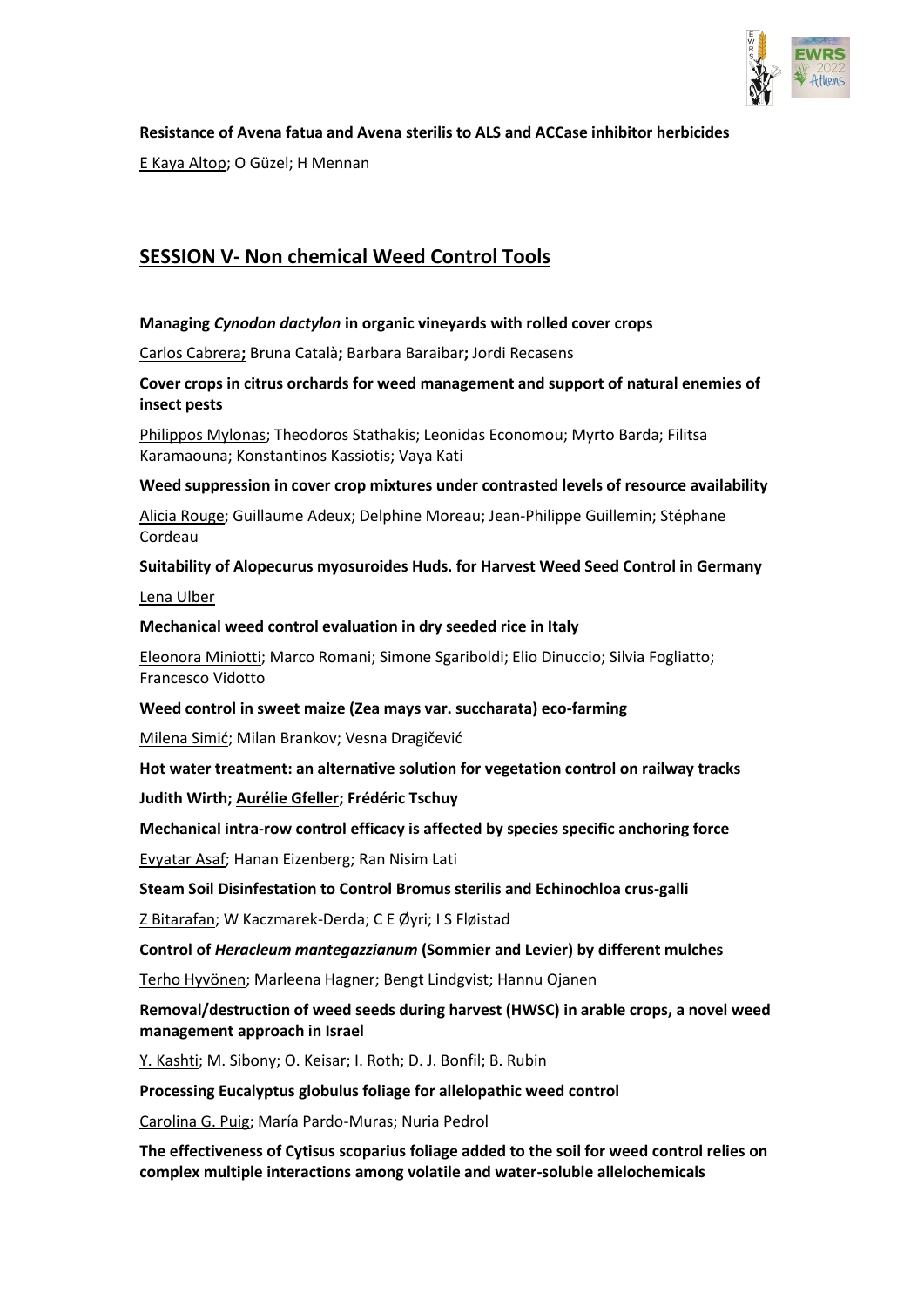

María Pardo-Muras; Carolina G. Puig; Nuria Pedrol

#### **Hot water as an alternative method of weed control in apple orchards**

Wiktoria Kaczmarek-Derda; Therese With Berge

## **Allelopathic potential of aqueous extracts of** *Cannabis sativa* **L. on the seed germination and seedling growth of barnyard grass**

Angeliki Kousta; Panayiota Papastylianou; Ilias Travlos; Anastasia Karatza

#### **Assessing the herbicidal activity of some Mediterranean plant species extracts**

Mariano Fracchiolla; Generosa Jenny Calabrese; Saida Messgo Moumene; Angela Boari; Rym Boukhalfa; Maurizio Vurro

**Development and Testing of a new Mechanical Weeding Hoe for Re-compacted Ridge Tillage culture in Maize**

Oyebanji Alagbo; Michael Spaeth; Marcus Saile; Matthias Schumacher; Sebastian Hajek; Roland Gerhards

**Perennial weed control capacity of liquid spray-on-mulches (hydromulch) based on crop residues following circular economy criteria**

Alicia Cirujeda; Gabriel Pardo; Ana Isabel Marí; Joaquín Aibar; Maria Teresa Mas; Antoni Maria Claret Verdú

# **SESSION VI - Herbicides and Application Technology**

**Dose-response curves of pelargonic acid efficacy against summer and winter weeds in central Italy**

Euro Pannacci; Daniele Ottavini; Andrea Onofri; Francesco Tei

**The effects of biostimulant application, mechanical weed control and herbicide application on weed growth and maize (***Zea mays L.***) yield**

Ioannis Gazoulis; Nikolaos Antonopoulos; Alexandros Tataridas; Panagiotis Kanatas; Ilias Travlos

**Chemical control of ivy (***Hedera helix L.***) prior to reforestation of oak forests** Verica Vasic; Predrag Pap; Sasa Orlovic; Sreten Vasic

**Preliminary results of herbicidal application with other plant protection products and biostimulants in winter wheat**

Nesho Neshev; Mariyan Yanev; Anyo Mitkov; Maya Dimitrova

**Management of** *Melilotus sulcatus* **in** *Allium* **crops in Israel** Shaharit Ziv; Daryl Gillett; Abraham Gamliel; Maor Matzrafi

**Selectivity of pre- and post-emergence herbicides in castor bean (***Ricinus communis L.)* Anestis Karkanis**;** Andromachi Sortikou; Georgia Christodoulou; Spyridon Souipas; Kyriakos Giannoulis

**The combination of banded herbicide application and inter-row cultivation is an effective way to reduce herbicide use in soybean**

Jovana Krstić; Goran Malidža; Miloš Rajković; Maja Meseldžija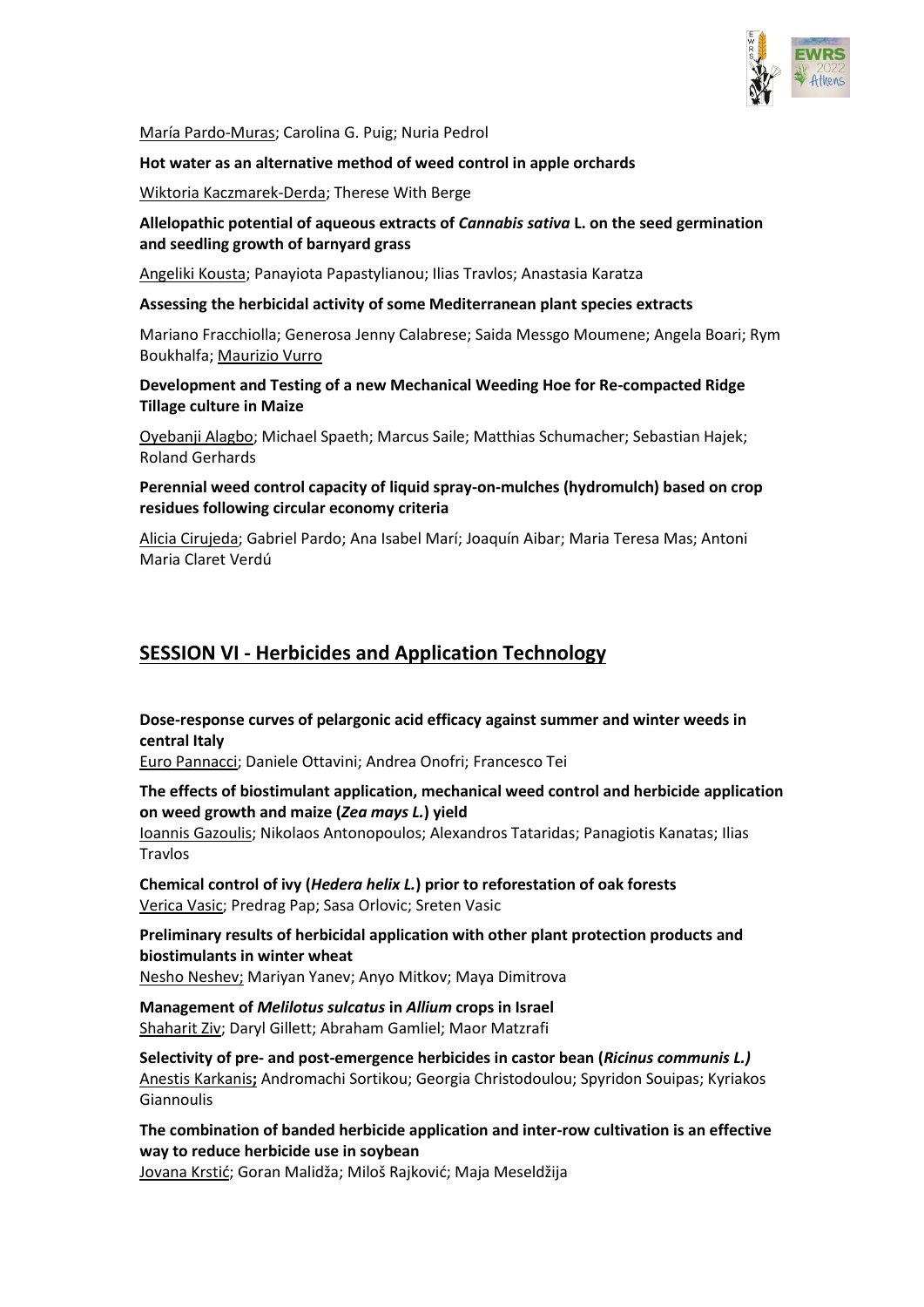

## **Prickly sida (***Sida spinosa L***.) management in cotton with pre- and post-emergence herbicide combinations**

Vaya Kati; Ioannis Vasilakoglou; Thomas Gitsopoulos; Christos Vlachos; Philippos Mylonas

## **Weed control and yield in cotton as affected by three different tillage systems**

T.G. Gitsopoulos; Eleni Tsaliki; Apostolos Kalyvas; Ioannis Georgoulas; Ioannis Panoras; Ioannis Grigoriadis

## **Novel sensor-based method for the in-season rapid evaluation of herbicide efficacy under real field conditions in maize (***Zea mays L.)*

Anastasia Tsekoura; Ilias Travlos; Ioannis Gazoulis; Nikolaos Antonopoulos; Panagiotis Kanatas

# **SESSION VII - Agricultural, Economic and Societal Aspects of Weed Management**

## **PestiRed: Weed management based on IPM principles**

Judith Wirth; Julie Buchmann; Sandie Masson; Anne-Valentine De Jong; Andrea Seiler; Philippe Jeanneret

## **A participative rice farmer project for the adoption of weed management practices helps to increase environmental and naturalistic value of rice production**

Francesco Vidotto; Silvia Fogliatto; Barbara Moretti; Laura Zavattaro; Gabriele Omedé; Maria Martin; Daniele Tenni; Raffaella Pagano; Luca Cristaldi; Francesco Pellicciari

## **A comprehensive comparison between three contrasting cropping systems for barley production in Spain**

C. Fernández-Quintanilla; J. Barroso; Y. Lechon; C. Lago; J.M. Peña; J. Dorado

## **A grower survey on challenging grass weeds, resistance awareness and weed management practices in Ireland**

A. V. Vijaya Bhaskar; Sarah Cook; Susanne Barth; Michael Hennessy; Dermot Forristal

## **How to manage weeds if glyphosate use is restricted?**

Fanny Vuillemin; Ludovic Bonin; Jérôme Labreuche; Franck Duroueix

# **Are no-till herbicide-free systems possible? A simulation study**

Nathalie Colbach; Stéphane Cordeau

## **Characterizing dredged sediments piles in order to assess the potential weed infestation in case of reuse in agriculture**

Smadar Tanner; Yael Laor; Roey Egozi; Maor Matzrafi

## **The monitoring of the tropane alkaloids in corn and popcorn in Republic of Serbia**

Tijana Stojanović; Gorica Vuković; Bojan Konstantinović; Milena Popov; Nataša Samardžić ; Nikola Puvača; Vojislava Bursić; Aleksandra Petrović ; Dušan Marinković

**Reduced weeding compromises Cabbage (Brassica oleracea, var. capitata) yield but shows potential to reduce nutrient leaching in fall**

AV Virili**;** Anna-Camilla Moonen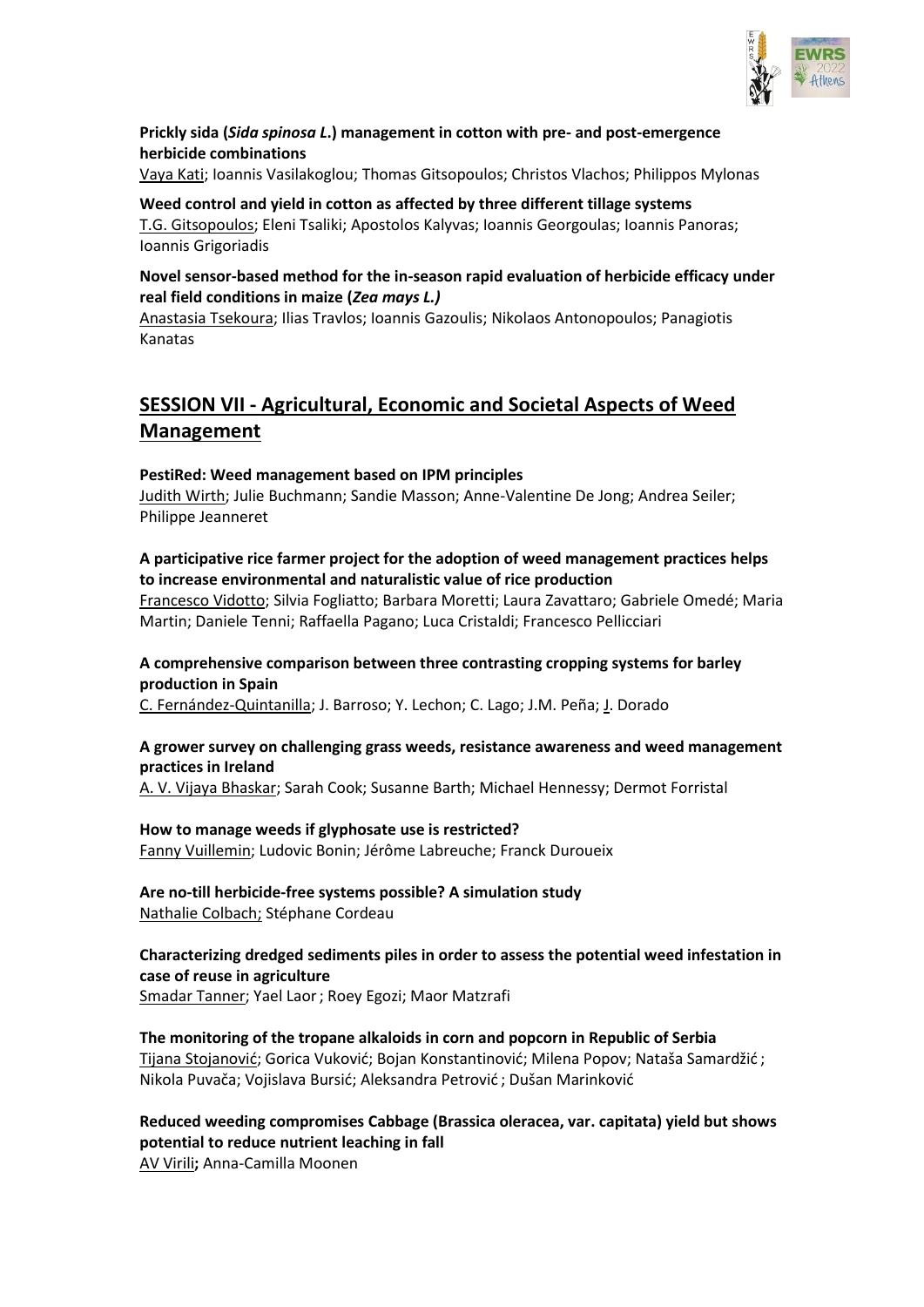

## *Solanum elaeagnifolium* **Cav. (silverleaf nightshade): a threat to food security and environmental sustainability across the Mediterranean Basin, Central and Northern Europe**

Ahmet Uludag**;** Javid Kashefi ; Bojan Konstantinović; Tijana Stojanović; Necmi Aksoy; Mehmet Arslan; Thomas Alexandridis; Mohamed Abdelaziz Balah; Salmane Ben-Ghabrit; Dragana Božić; Marie Claude Bon; Massimo Cristofaro Cristofaro; Yasin Çiçek ; Najla Sayari ; Guillaume Fried; Eyüp Gülbandılar; Anastasia Lagopodi; Francesca Marini; Heinz Müller-Schärer; Danijela Pavlović; Miloš Rajković; Ahmet Tansel Serim; Alexandros Tataridas; Rumen Tomov ; Peter Toth ; Nihat Tursun ; Ilias S. Travlos; İlhan Üremiş; Vladimir Vladimirov ; Sava Vrbničanin; Giuseppe Brundu

**The legume choice in a relay intercropping system with durum wheat determines the economic viability of this IWM strategy in a Mediterranean low-input cropping system.** Federico Leoni**;** Pauline Triboulet; Anna-Camilla Moonen

# **SESSION VIII - Weed Genomics**

**Silverleaf nightshade (***Solanum elaeagnifolium Cav.***) identification using features of pubescence and the development of DNA markers on the chloroplast genome based** Ekaterina Volodina; Juliana Kulakova; Maxim Anisimenko; Oxana Dobrovolskaya

# **SESSION IX - INTEGRATED WEED MANAGEMENT**

## **Managing Cirsium arvense, Sonchus arvensis and Elymus repens in northern European arable farming – where are significant knowledge gaps?**

Kirsten S. Tørresen; Jukka Salonen; Lars Olav Brandsæter; Björn Ringselle; Marian M. Weigel; Eliyeh Ganji; Bärbel Gerowitt

## **Redesign of an Integrated Weed Management strategy for arable cropping systems**

M.M. Riemens; Timo Sprangers; Hilfred Huiting

## **Contribution of long-term crop rotation to weed control in maize**

Milena Simić; Milan Brankov; Vesna Dragičević

**Non-chemical RNAi-based approach as an integrated weed management tool: a case study on the troublesome weed** *Amaranthus hybridus L.*

Silvia Panozzo; Serena Bordignon; Silvia Farinati; Andrea Milani; Laura Scarabel; Serena Varotto

## **Integrated weed management in olive orchards: influence on biodiversity, crop production and quality**

Veronica Pedraza; Juan Antonio Lezaun; Irache Garnica; José L. González-Andújar

## **Crop rotation effect on weed flora and yield in durum wheat**

Christina Bourganou; Anestis Karkanis; Kyriakos Giannoulis; Christos Karamoutis

## **Determination of genetic and morphological diversity of** *Avena fatua (L.)*

E Kaya Altop; O Güzel; H Mennan